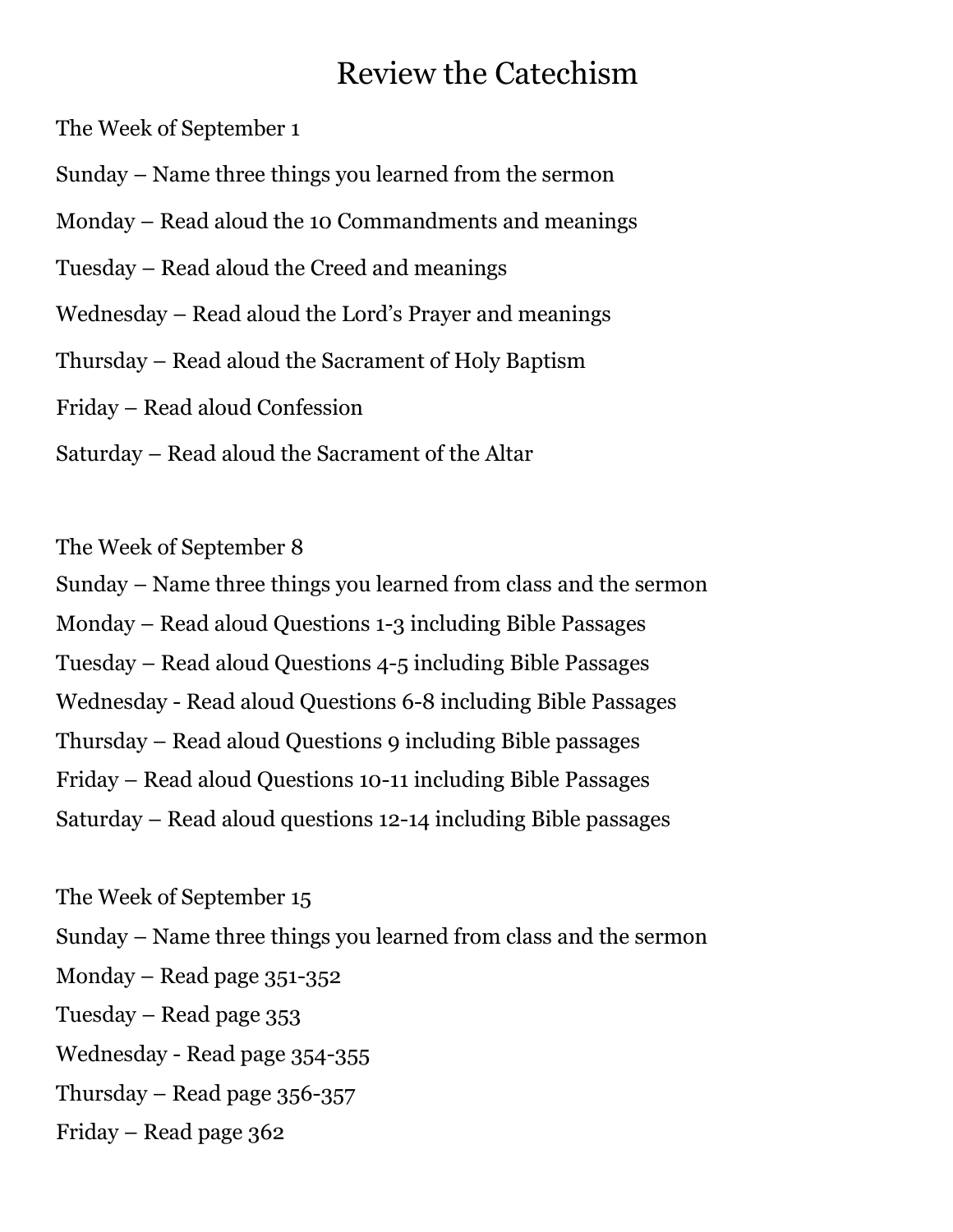Saturday – Read page 358 - 359

# Review the Catechism

The Week of September 22 Sunday – Name three things you learned from class and the sermon Monday – Read page 377 Tuesday – Read pages 378-380 Wednesday – Read pages 381-382 Thursday – Read pages 383 Friday – Read page 384 Saturday – Read pages 385-386 The Week of September 29 Sunday – Name three things you learned from class and the sermon Monday – Read page 387 Tuesday – Read pages 388 Wednesday – Read pages 389 Thursday – Read pages 390 Friday – Read page 391 Saturday – Read pages 392-393

### The Week of October 6

Sunday – Name three things you learned from class and the sermon

Monday – Read aloud Questions 15-19 including Bible Passages

Tuesday – Read aloud Questions 20-23 including Bible Passages

Wednesday - Read aloud Questions 24-30 including Bible Passages

Thursday – Read aloud Questions 31-34 including Bible Passages

Friday – Read aloud Questions 35-37 including Bible Passages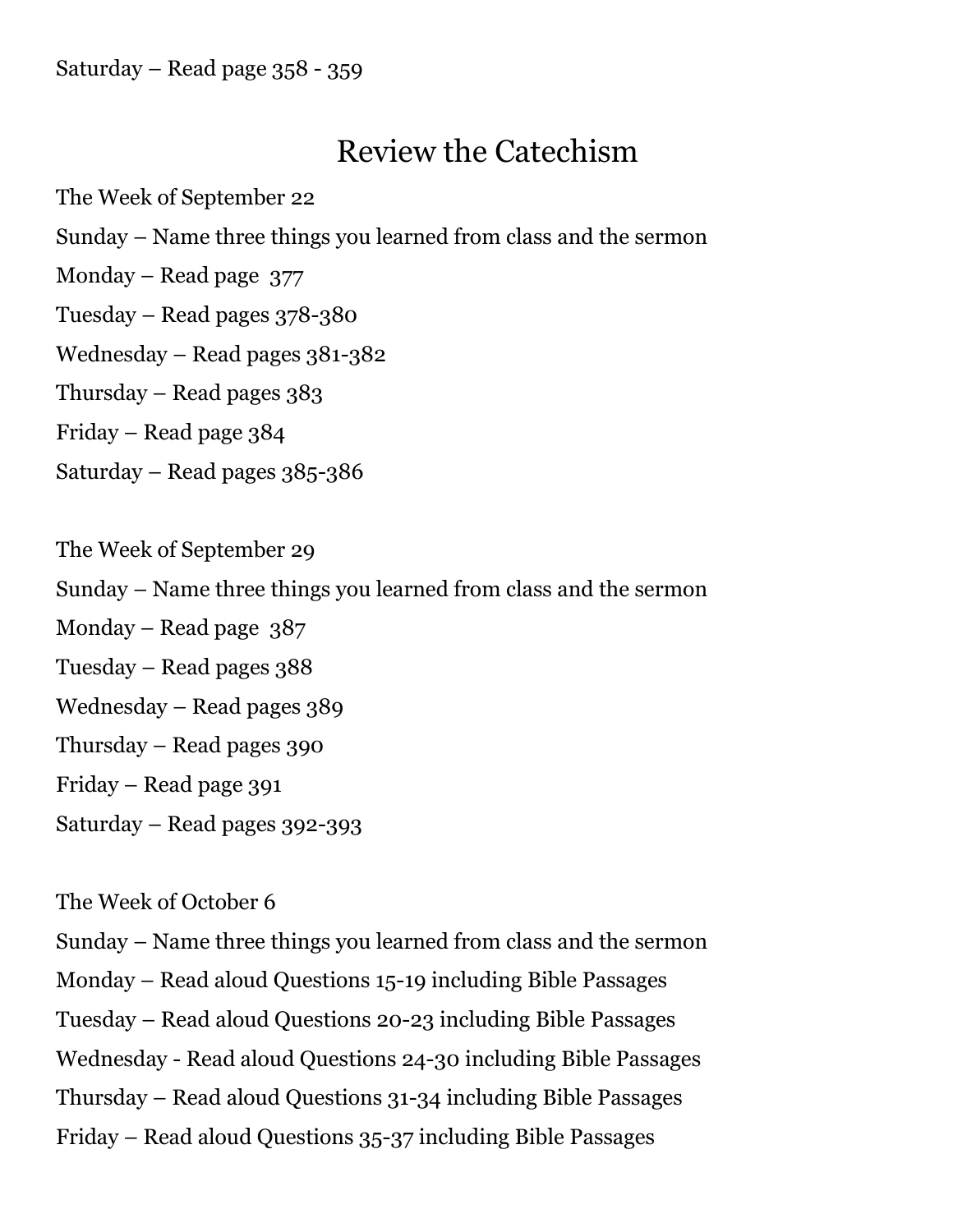Saturday – Read aloud questions 38-41 including Bible passages Review the Catechism

The Week of October 13

Sunday – Name three things you learned from class and the sermon Monday – Read aloud Questions 42-43 including Bible Passages Tuesday – Read aloud Question 44 including Bible Passages Wednesday - Read aloud Questions 45-47 including Bible Passages Thursday – Read aloud Questions 48-50 including Bible Passages Friday – Read aloud Questions 51-53 including Bible Passages Saturday – Read pages 368

### The Week of October 27

Sunday – Name three things you learned from class and the sermon Monday – Read aloud Questions 54-55 including Bible Passages Tuesday – Read aloud Questions 56-58 including Bible Passages Wednesday – Fifth Commandment and meaning and the Central Thought Thursday – Read aloud Questions 59-60 including Bible Passages Friday – Read aloud Questions 61-62 including Bible Readings Saturday – Read aloud Questions 63-64 including Bible Readings

### The Week of November 3

Sunday – Name three things you learned from class and the sermon Monday – Read aloud Questions 65-67 including Bible Passages Tuesday – Read aloud Questions 68-69 including Bible Passages Wednesday – Read aloud Questions 70-74 including Bible Passages Thursday – Read aloud Questions 75-77 including Bible Passages Friday – Read aloud Questions 78-79 including Bible Readings Saturday – Read aloud Questions 80-82 including Bible Readings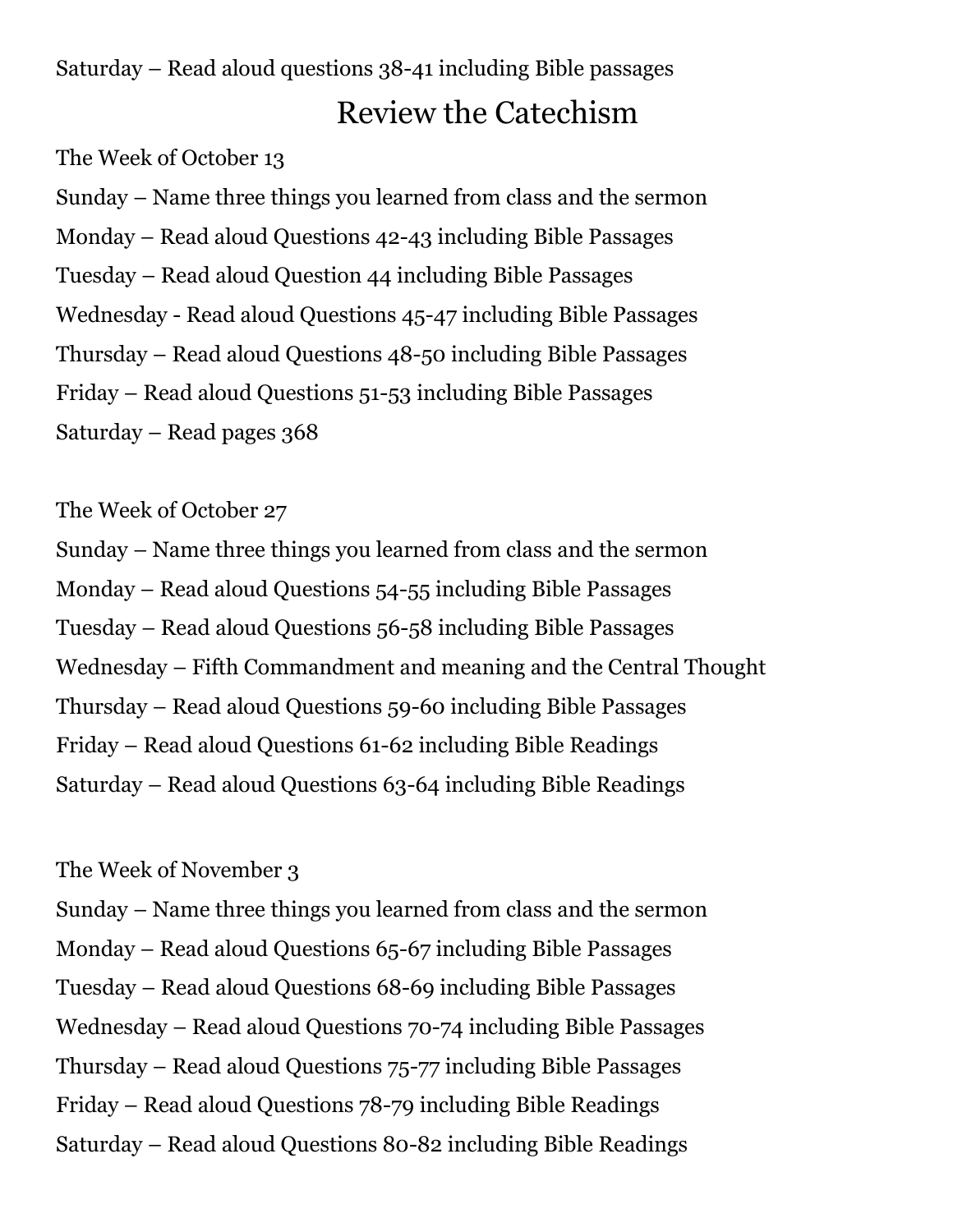Week of November 10

Sunday – Name three things you learned from class and the sermon Monday – Read aloud Questions 83-84 including Bible Passages Tuesday – Read aloud Questions 85-87 including Bible Passages Wednesday – Ninth and Tenth Commandments and Meanings and the Central Thoughts Thursday – Read aloud Questions 88-89 including Bible Passages Friday – Read aloud Questions 90-92 including Bible Readings Saturday – Read page 362

The Week of November 17

Sunday – Name three things you learned from class and the sermon Monday – Close of the Commandments and Meaning and the Central Thought Tuesday - Read aloud Questions 93-94 including Bible Passages Wednesday \_ Read aloud Questions 95 including Bible Passages Thursday – Read aloud Questions 96 including Bible Passages Friday – Read aloud Questions 97-98 including Bible Readings Saturday – Read aloud Questions 99-102 including Bible Readings

The Week of November 24

Sunday – Name three things you learned from class and the sermon Monday – Read aloud Questions 103-112 including Bible Passages Tuesday – First Article Part 1 and Central thought Wednesday – Read aloud Questions 113-115 including Bible Passages Thursday – Read aloud Questions 116-120 including Bible Passages

Friday – Read aloud Questions 121-127 including Bible Readings

Saturday – Read aloud Questions 128-130 including Bible Readings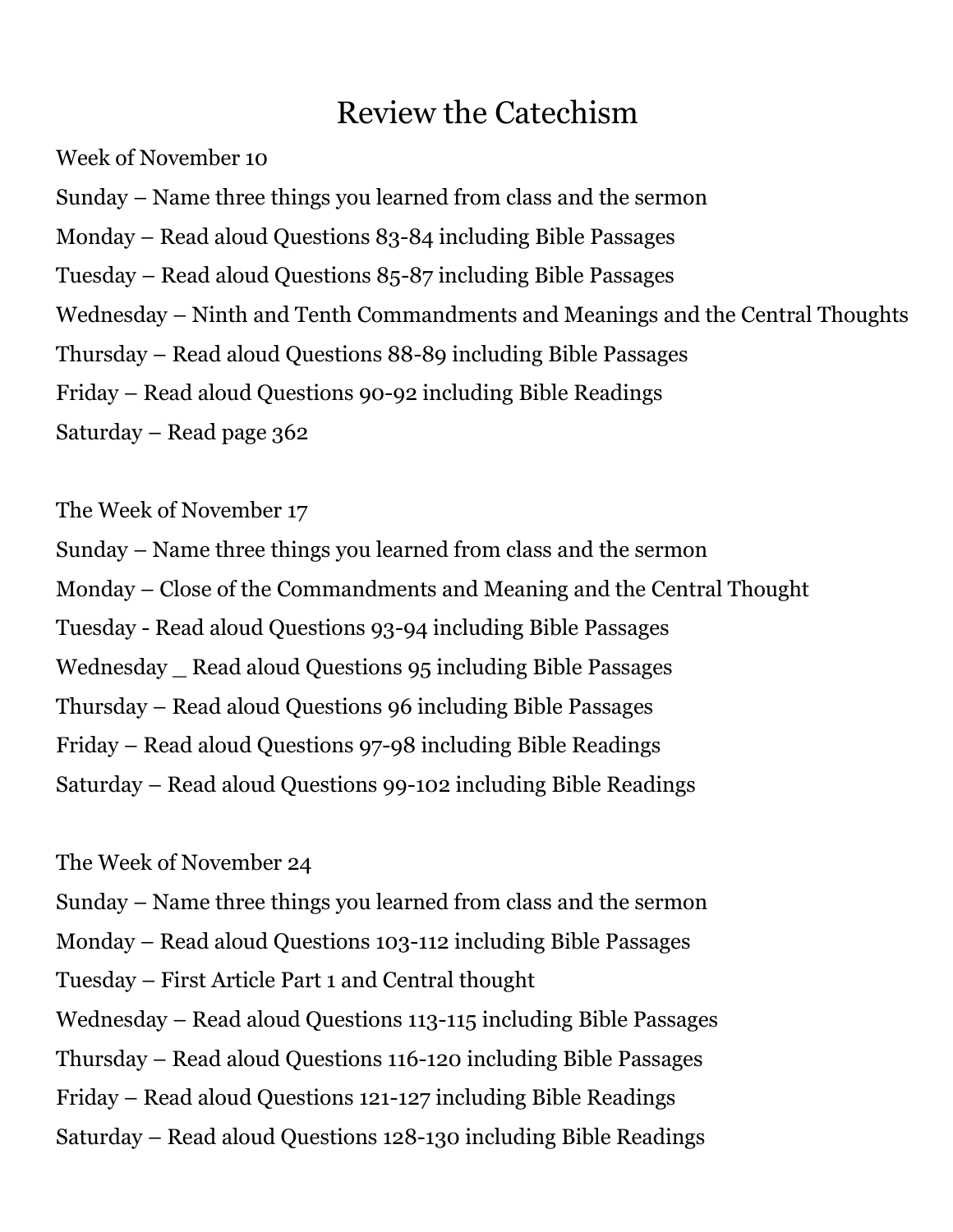#### Week of December 1

Sunday – Name three things you learned from class and the sermon Monday – Read aloud Questions 131-135 including Bible Passages Tuesday – Read aloud Questions 136-139 including Bible Passages Wednesday – First Article Part 3 and the Central thought Thursday – Read aloud Questions 140-141 including Bible Passages Friday – Read aloud Questions 142-144 including Bible Readings Saturday – Read aloud Questions 145-147 including Bible Readings

### Week of December 8

Sunday – Name three things you learned from class and the sermon Monday – Read aloud Questions 148-152 including Bible Passages Tuesday – Read aloud Questions 153-154 including Bible Passages Wednesday – Read aloud Questions 155-157 including Bible Passages Thursday – Read aloud Questions 158-159 including Bible Passages Friday – Read aloud Question 160 – 161 including Bible Readings Saturday – Read aloud Question 162 – 165 including Bible Readings

### Week of December 15

Sunday – Name three things you learned from class and the sermon Monday – Read aloud Questions 166-169 including Bible Passages Tuesday – Read aloud Questions 170-171 including Bible Passages Wednesday – Read aloud Questions 172- 175 including Bible Passages Thursday – Read aloud Questions 176- 177 including Bible Passages Friday – Read aloud Questions 178-181 including Bible Readings Saturday – Read aloud Question 182-185 including Bible Readings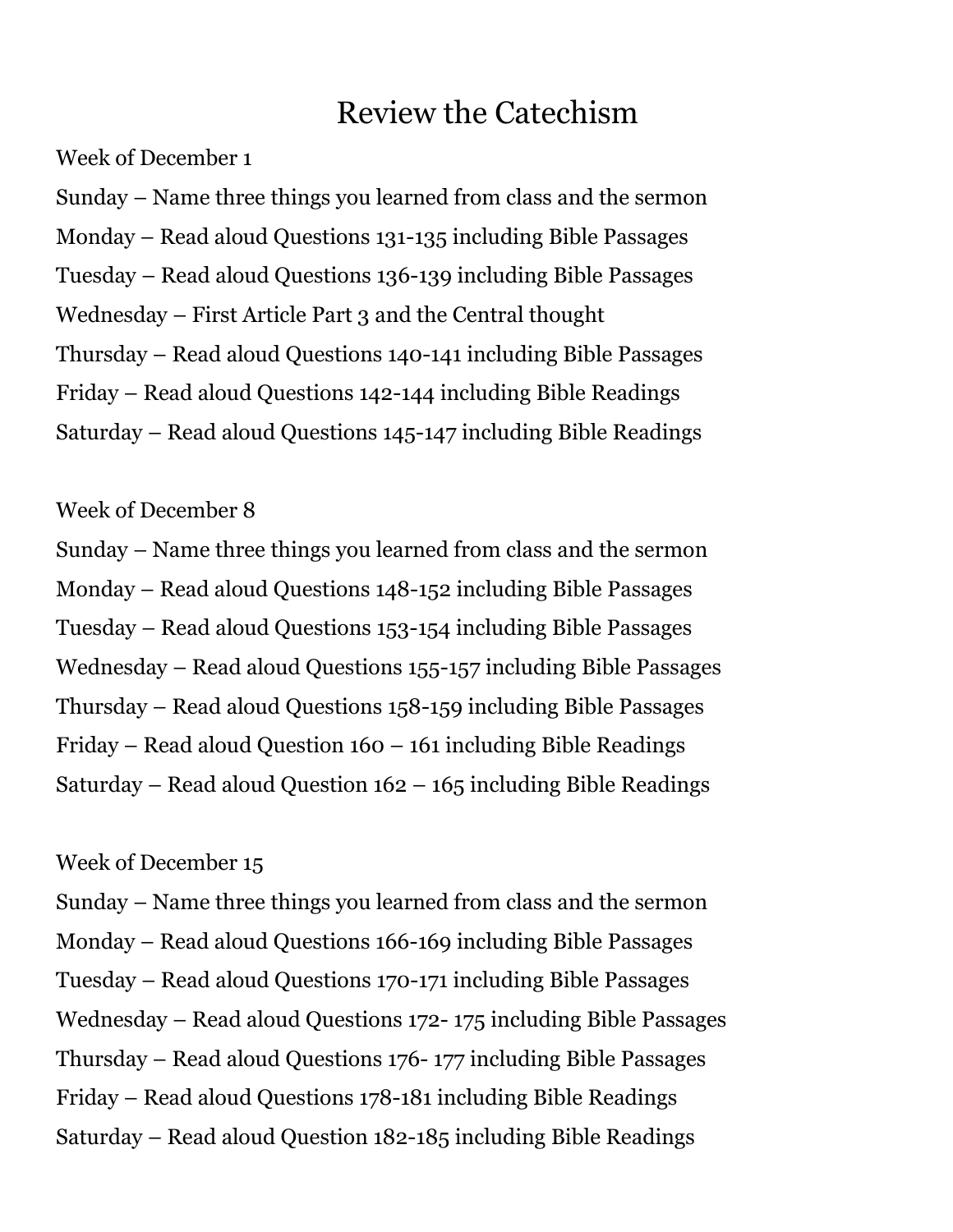Week of December 22

Sunday – Name three things you learned from class and the sermon Monday – Read aloud Questions 186-187 including Bible Passages Tuesday – Read aloud Questions 188-189 including Bible Passages Wednesday – Read aloud Questions 190-192 including Bible Passages Thursday – Read aloud Questions 193-195 including Bible Passages Friday – Read aloud Question 196-198 including Bible Readings Saturday – Read aloud Question 199-200 including Bible Readings

### Week of January 5

Sunday – Name three things you learned from class and the sermon Monday – Read aloud Questions 201-203 including Bible Passages Tuesday – Read aloud Questions 204-210 including Bible Passages Wednesday – Read aloud Questions 211-218 including Bible Passages Thursday – Read aloud Questions 219-221 including Bible Passages Friday – Read aloud Questions 222-225 including Bible Readings Saturday – Read aloud Questions 226-229 including Bible Readings

#### Week of January 12

Sunday – Name three things you learned from class and the sermon Monday – Read aloud Questions 230-234 including Bible Passages Tuesday – Read aloud Questions 235-238 including Bible Passages Wednesday – Read aloud Questions 239-242 including Bible Passages Thursday – Read Introduction to the Lord's Prayer and Central Thought Friday – Read aloud Question 243-246 including Bible Readings Saturday – Read aloud Questions 247-249 including Bible Readings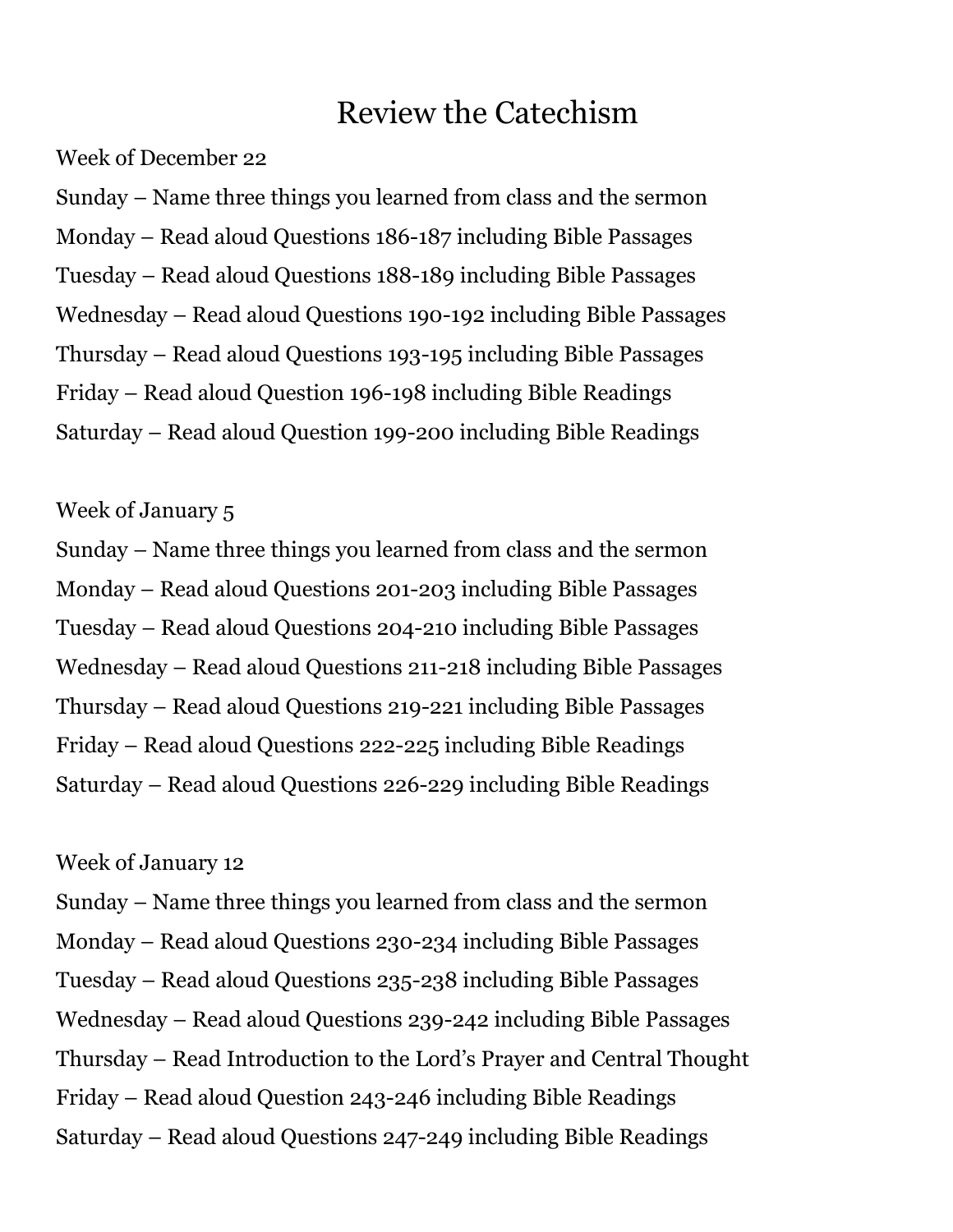Week of January 19

Sunday – Name three things you learned from class and the sermon Monday – Read aloud Questions 250-253 including Bible Readings Tuesday – Read aloud Question 254 including Bible Readings Wednesday – Read aloud 2nd Petition and meaning and the Central Thought Thursday – Read aloud Questions 255-256 including Bible Readings Friday – Read aloud Question 257-258 including Bible Readings Saturday – Read aloud Questions 259-260 including Bible Readings

### Week of January 26

Sunday – Name three things you learned from class and the sermon Monday – Read aloud Questions 261-264 including Bible Readings Tuesday – Read aloud Question 265-267 including Bible Readings Wednesday – Read aloud 4th Petition and meaning and the Central Thought Thursday – Read aloud Questions 268-272 including Bible Readings Friday – Read aloud Question 273 including Bible Readings Saturday – Read aloud Questions 274-275 including Bible Readings

### Week of February 2

Sunday – Name three things you learned from class and the sermon Monday – Read aloud Questions 276-277 including Bible Readings Tuesday – Read aloud Question 278-280 including Bible Readings Wednesday – Read aloud 6th Petition and meaning and the Central Thought Thursday – Read aloud Questions 281-282 including Bible Readings Friday – Read aloud Question 283 including Bible Readings Saturday – Read aloud Question 284 including Bible Readings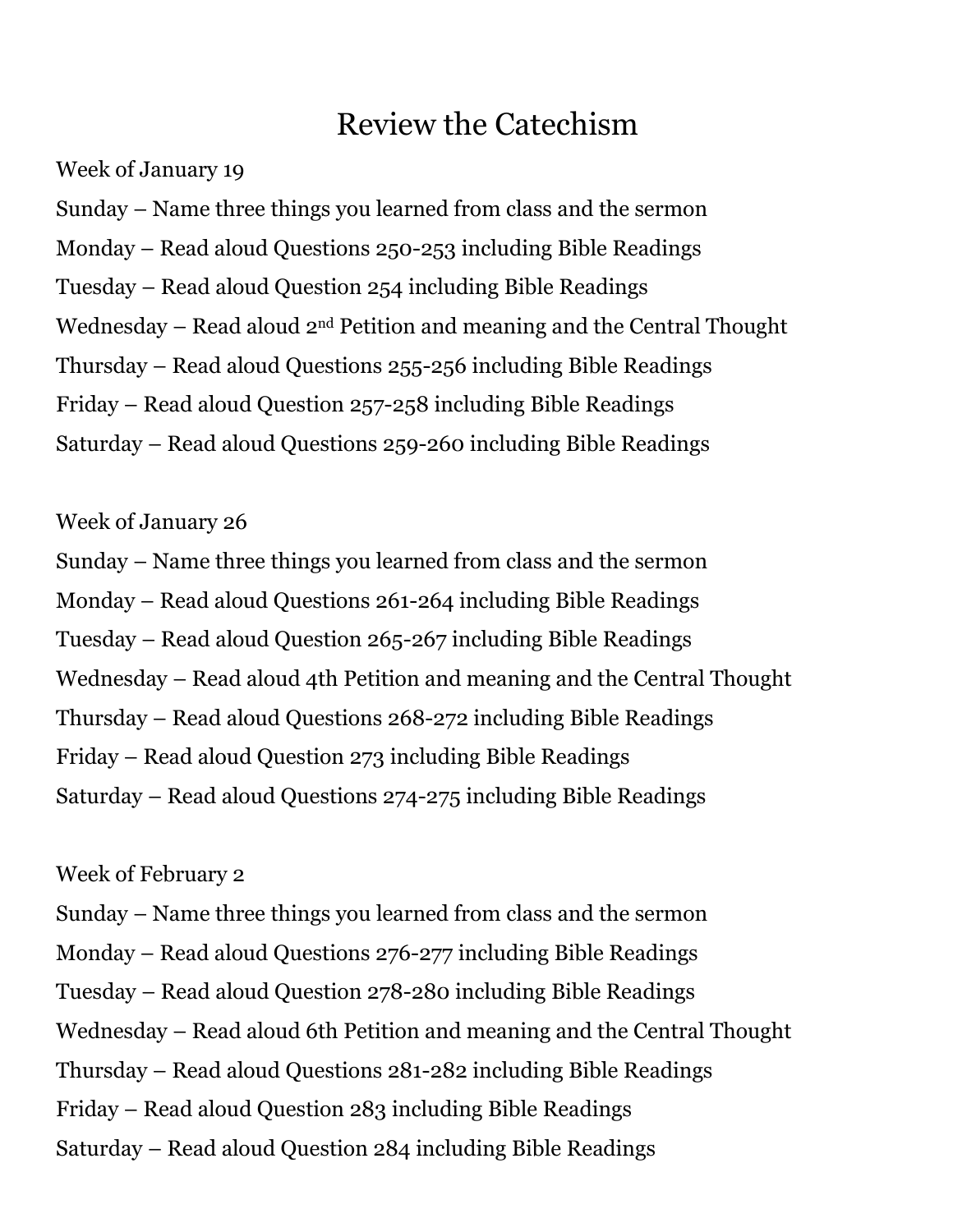Week of February 9 Sunday – Name three things you learned from class and the sermon Monday – Read aloud Questions 285-286 including Bible Readings Tuesday – Read aloud Question 287-289 including Bible Readings Wednesday – Read aloud the Conclusion and meaning and the Central Thought Thursday – Read aloud Question 290 including Bible Readings Friday – Read aloud Question 291 including Bible Readings Saturday – Read pages 360-361 "A Simple Way to Pray"

Week of February 16 Sunday – Name three things you learned from class and the sermon Monday – Read pages 30-31 Tuesday – Read pages 32 Wednesday – Read pages 346-347 Thursday – Read pages 347-348 Friday – Read page 360 Saturday – Read page 361

### Week of February 23

Sunday – Name three things you learned from class and the sermon

Monday – Read aloud Question 292 including Bible Readings

Tuesday – Read aloud Question 293 including Bible Readings

Wednesday – Read aloud Question 294 including Bible Readings

Thursday – Read aloud Question 295 including Bible Readings

Friday – Read aloud Question 296 including Bible Readings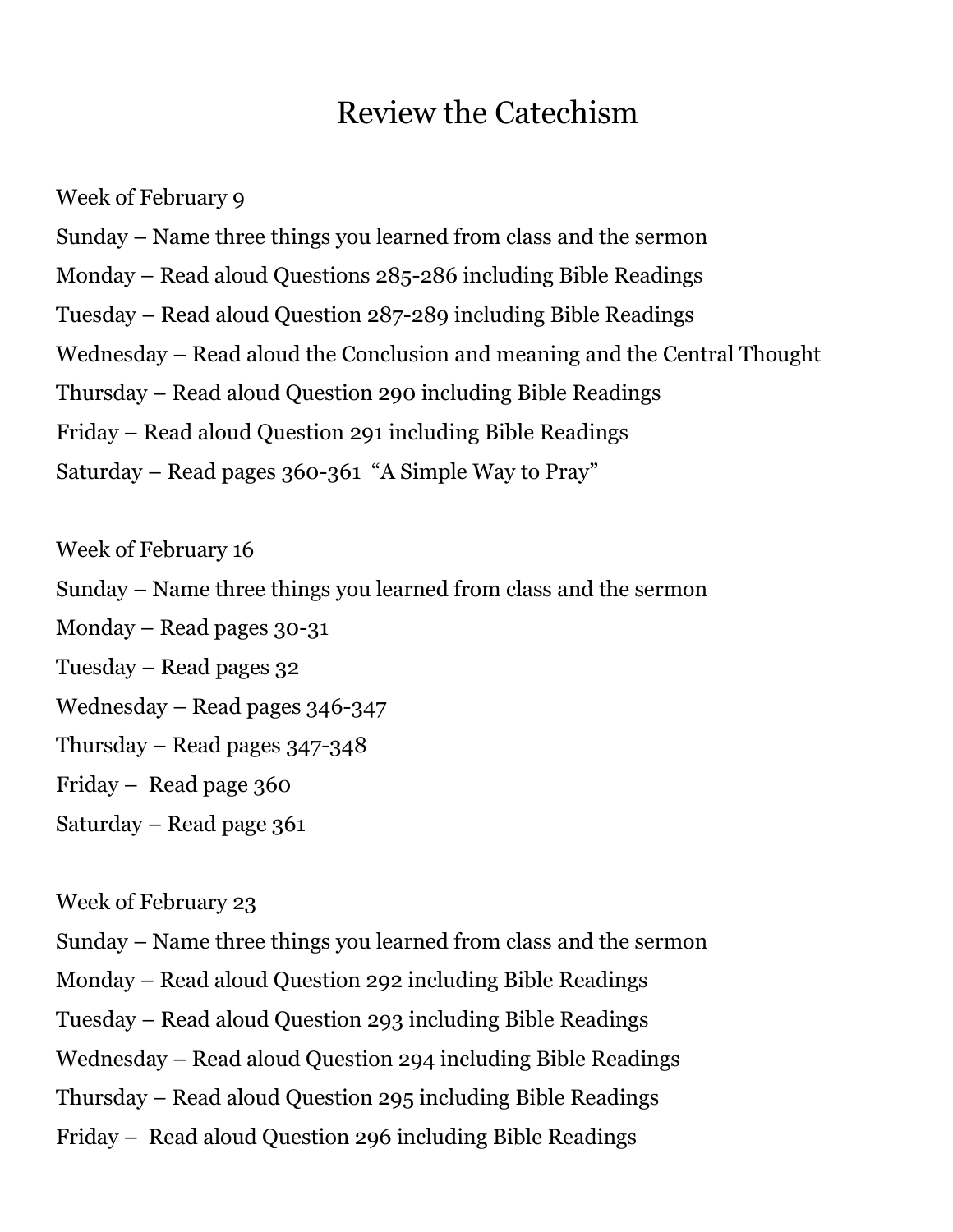### Week of March 1

Sunday – Name three things you learned from class and the sermon Monday – Read aloud The Nature of Baptism and Central Thought Tuesday – Read aloud Questions 297-302 including Bible Readings Wednesday – Read aloud Question 303 including Bible Readings Thursday – Read aloud Questions 304-307 including Bible Readings Friday – Read aloud The Blessing of Baptism and Central Thought Saturday – Read aloud Questions 308-314 including Bible Readings

### Week of March 8

Sunday – Name three things you learned from class and the sermon Monday – Read aloud The Power of Baptism and the Central Thought Tuesday – Read aloud Questions 315-316 including Bible Readings Wednesday – Read aloud Questions 317-318 including Bible Readings Thursday – Read aloud What Baptism Indicates and Central Thought Friday – Read aloud Questions 319-322 including Bible Readings Saturday – Read aloud Questions 323-324 including Bible Readings

### Week of March 15

Sunday – Name three things you learned from class and the sermon Monday – Read aloud Questions 325-326 including Bible Readings Tuesday – Read aloud Question 327 – 329 including Bible Readings Wednesday – Read aloud Questions 330-333 including Bible Readings Thursday – Read aloud Questions 334-339 including Bible Readings Friday – Read aloud Questions 340-343 including Bible Readings Saturday – Read aloud Questions 344-347 including Bible Readings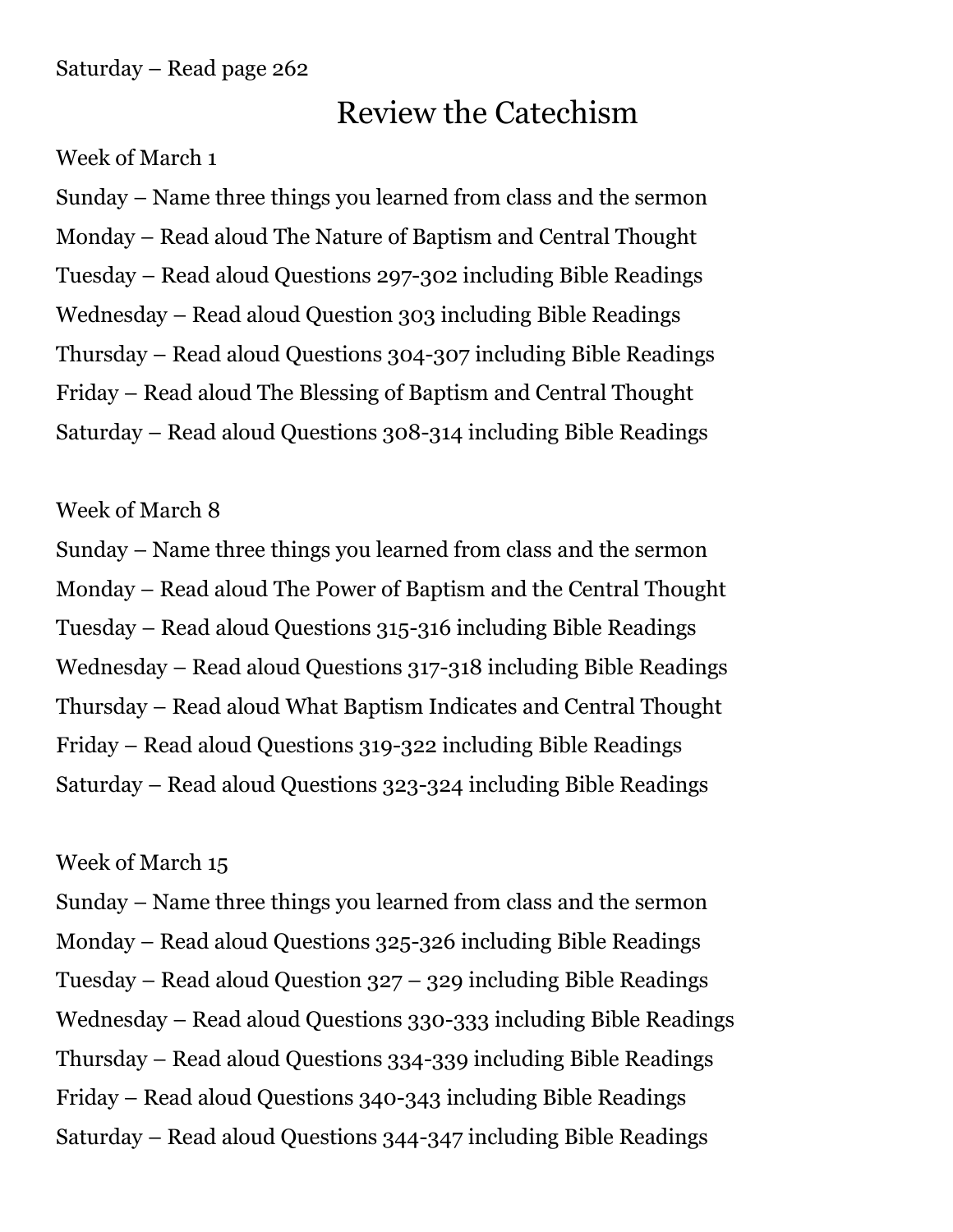Week of March 22

Sunday – Name three things you learned from class and the sermon

Monday – Read aloud The Nature of the Sacrament and the Central Thought

Tuesday - Read aloud Questions 348-354 including Bible Readings

Wednesday – Read aloud Questions 355-361 including Bible Readings

Thursday– Read aloud The Benefit of the Sacrament of the Altar and the Central Thought

Friday – Read aloud Question 362 including Bible Readings

Saturday - Read aloud Question 363 including Bible Readings

Week of April 5

Sunday – Name three things you learned from class and the sermon Monday – Read aloud The Power of the Sacrament of the Altar and the Central Thought Tuesday - Read aloud Question 364 including Bible Readings Wednesday – Read aloud Questions 365 - 366 including Bible Readings

Thursday – Read aloud How to Receive This Sacrament worthily and the Central Thought

Friday - Read aloud Questions 367-370 including Bible Readings

Saturday – Read aloud Questions 371 -374 including Bible Readings

Week of April 12 Sunday – Name three things you learned from class and the sermon Monday – Read aloud pages 349-350 Tuesday – Read aloud 33 Wednesday – Read aloud page 34 Thursday – Read aloud page 35 Friday - Read aloud page 36